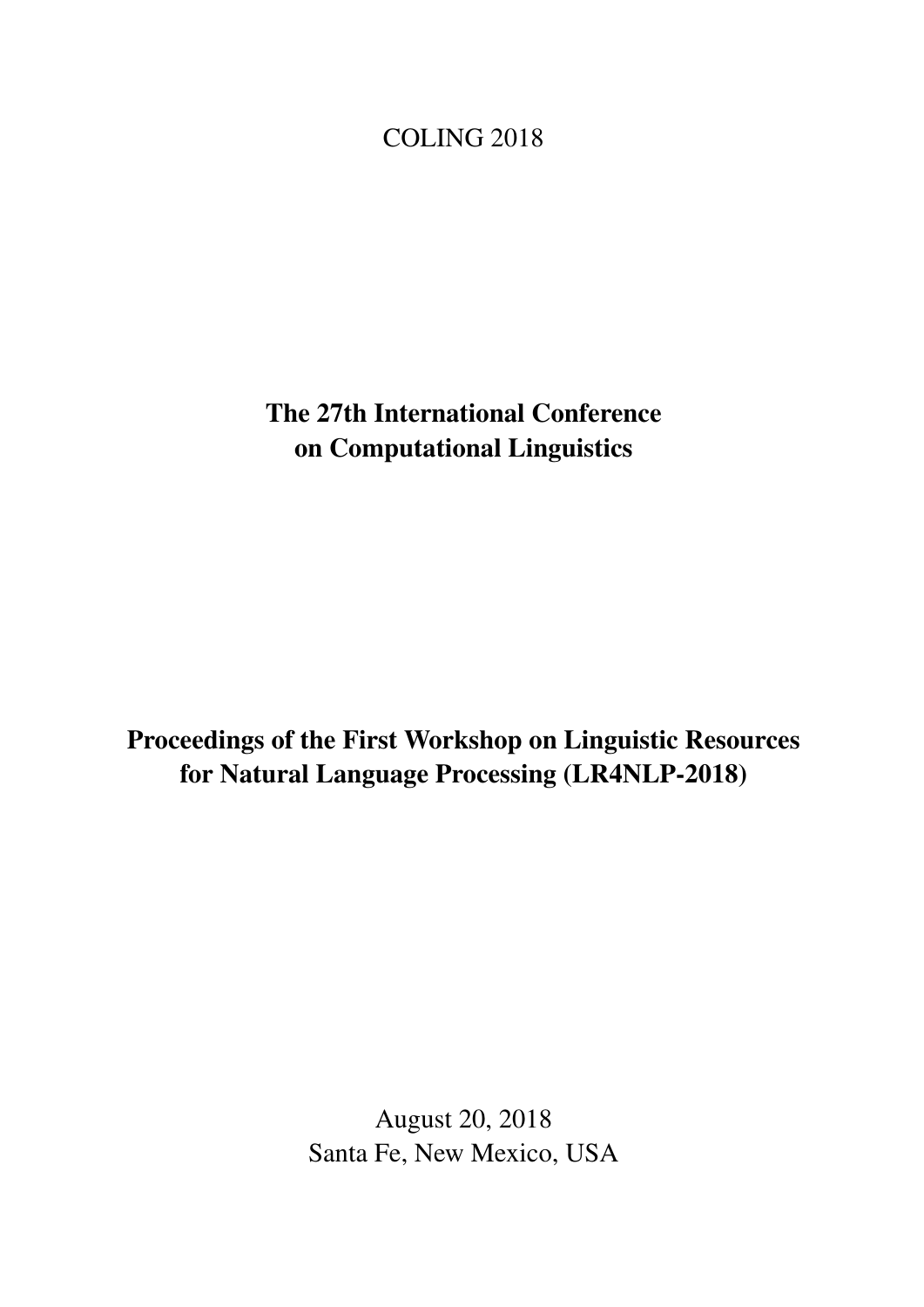c 2018 The Association for Computational Linguistics

Order copies of this and other ACL proceedings from:

Association for Computational Linguistics (ACL) 209 N. Eighth Street Stroudsburg, PA 18360 USA Tel: +1-570-476-8006 Fax: +1-570-476-0860 acl@aclweb.org

ISBN 978-1-948087-54-4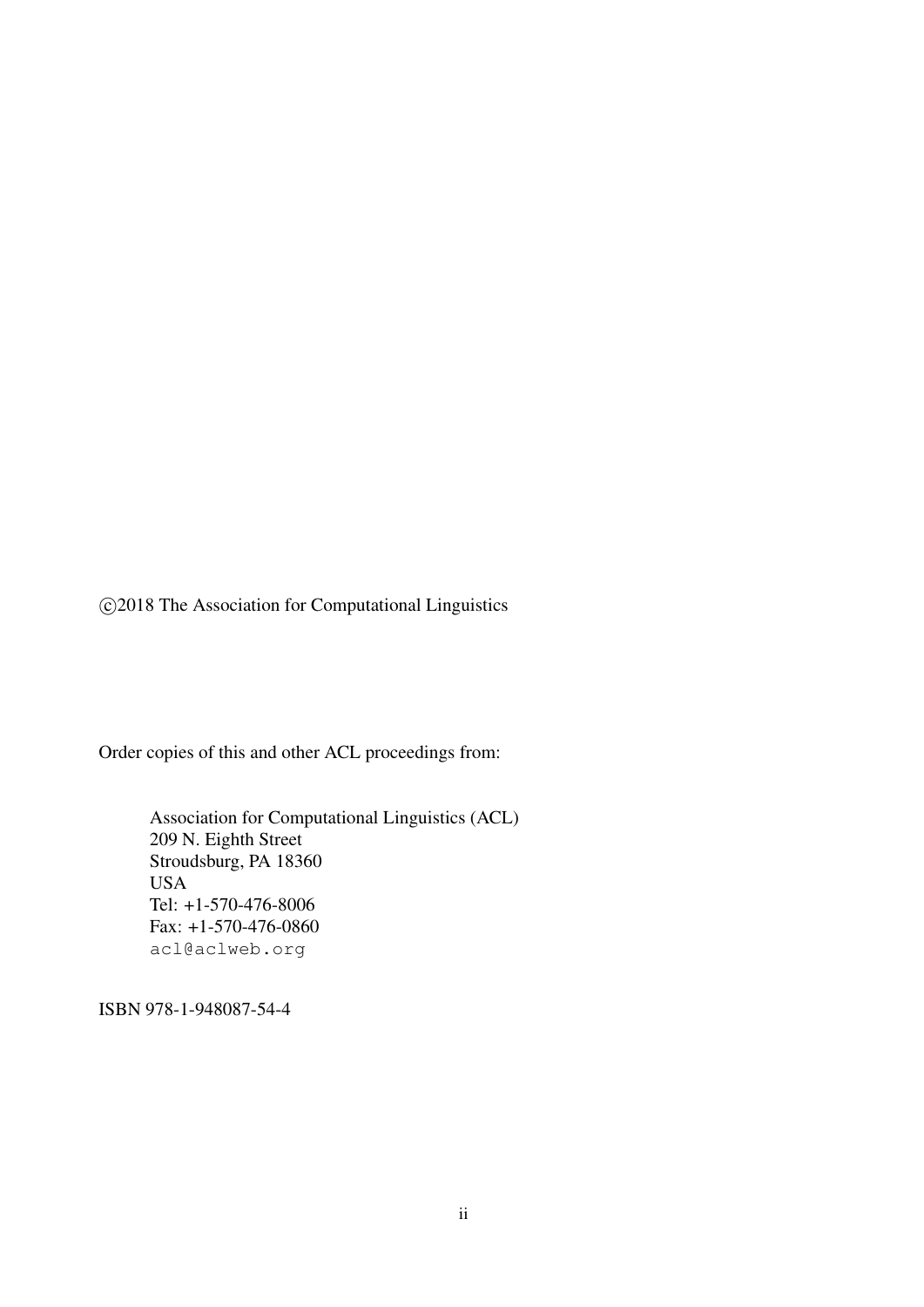Copyright of each paper stays with the respective authors (or their employers).

ISBN 978-1-948087-54-4 Anabela Barreiro, Kristina Kocijan, Peter Machonis and Max Silberztein (eds.)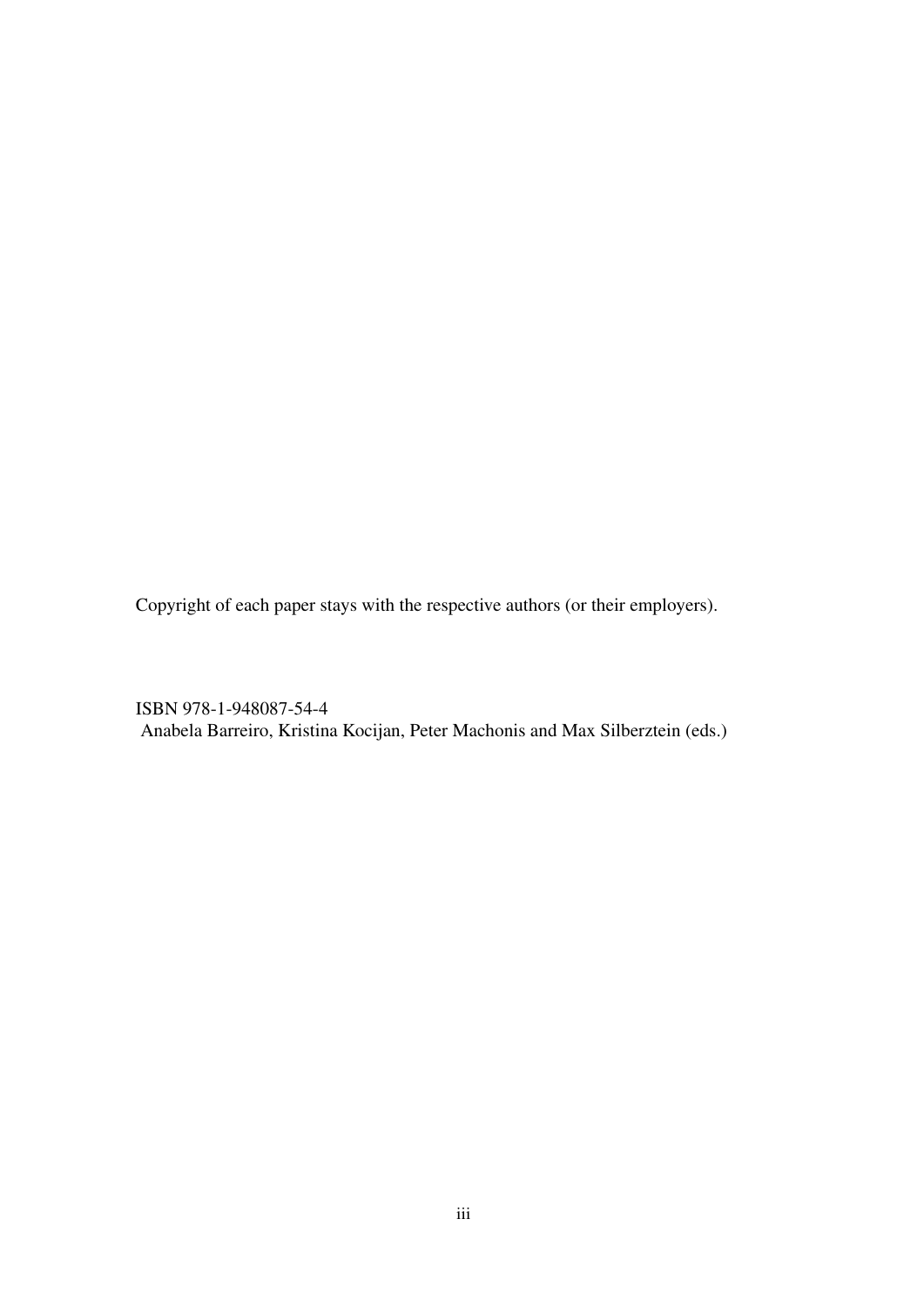### Proceedings of the First Workshop on Linguistic Resources for Natural Language Processing

## Preface

Linguists and developers of NLP software have been working separately for many years. Since stochastic methods, such as statistical and neural-network based parsers, have shown to be overwhelmingly successful in the software industry, NLP researchers have typically turned their focus towards technical issues specific to stochastic methods, such as improving recall and precision, and developing larger and larger training corpora. At the same time, linguists kept focusing on problems related to the development of exhaustive and precise resources that are mainly "neutral" vis-a-vis any NLP application, such as parsing and generating sentences.

However, recent progress in both fields has been reducing many of these differences, with largecoverage linguistic resources being used more and more by robust NLP software. For instance, NLP researchers now use large dictionaries of multiword units and expressions, and several linguistic experiments have shown the feasibility of using large phrase-structure grammars (a priori used for text parsing) in "generation" mode to automatically produce paraphrases of sentences that are described by these grammars.

The First Workshop on Linguistic Resources for Natural Language Processing (LR4NLP) of the 27th International Conference on Computational Linguistics (COLING 2018) held at Santa Fe, New Mexico, August 20, 2018, brought together participants interested in developing large-coverage linguistic resources and researchers with an interest in developing real-world Natural Language Processing (NLP) software. The presentations at the LR4NLP Workshop were organized into four sessions, as follows:

- Clash of the Titans: Linguistics vs. Statistics vs. Neural Networks
- May the Force Be with NooJ
- One for the Road: Monolingual Resources
- Language Resources Without Borders

The first session, Clash of the Titans: Linguistics vs. Statistics vs. Neural Networks, focused on linguistic and stochastic approaches and results. Our invited speaker, Mark Liberman, showed how semi-automatic analysis of large digital speech collections is transforming the science of phonetics, and offered exciting opportunities to researchers in other fields, such as the possibility of improving parsing algorithms by incorporating features from speech as well as text. He was followed by Silberztein, who presented a series of experiments aimed at evaluating reference corpora, such as the Open American National Corpus, and proposed a series of tasks to enhance them. Zhang & Moldovan then made an assessment on the limitations and strengths of neural net systems to rule-based systems on Semantic Textual Similarity by comparing its performance with traditional rule-based systems against the SemEval 2012 benchmark.

Several workshop participants have been using the NooJ software to develop the large-coverage linguistic resources needed by their NLP applications. NooJ was particularly germane to this workshop, because it is not only being used by linguists to develop resources in the form of electronic dictionaries, and morphological and syntactic grammars, but by computational linguists to parse and annotate large corpora, as well as by software engineers to develop NLP applications. Thus, we allocated the entire second session, May the Force Be with NooJ, to researchers using this platform. Machonis showed how a lexicon grammar dictionary of English phrasal verbs can be transformed into a NooJ dictionary, in order to accurately identify these structures in large corpora. Phrasal verbs are located by means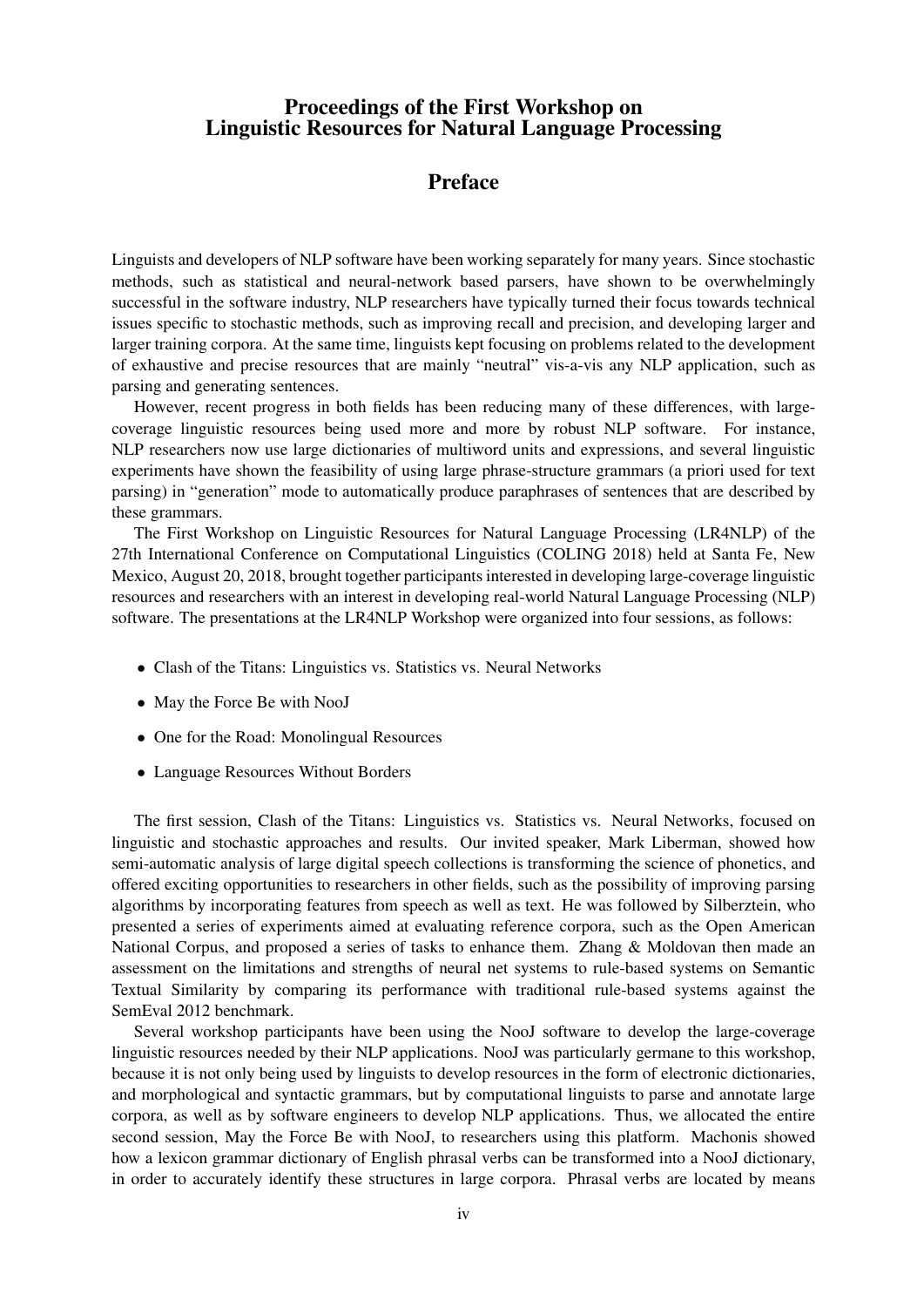of a grammar, and the results are then refined with a series of dictionaries, disambiguating grammars, and filters. Likewise, Kocijan et al. demonstrated how they use NooJ to detect and describe the major derivational processes used in the formation of perfective, imperfective, and bi-aspectual Croatian verbs. Annotated chains are exported into a format adequate for a web-based system and further used to enhance the aspectual and derivational information for each verb. Next, Boudhina & Fehri presented a rule-based system for disambiguating French locative verbs in order to accurately translate them into Arabic. They used the Dubois & Dubois Charlier French Verb dictionary, a set of French syntactic grammars, as well as a bilingual French-Arabic dictionary developed within the NooJ platform. Finally, Rodrigo et al. presented a NooJ application aimed at teaching Spanish as a foreign language to native speakers of Italian. Their presentation included an analysis of a journalistic corpus over a thirty-year time span focusing on adjectives used in the Argentine Rioplatense variety of Spanish.

In the third session, One for the Road: Monolingual Resources, researchers examined a variety of large-coverage, monolingual linguistic resources for NLP applications. Dorr & Voss described the linguistic resource STYLUS (SysTematicallY Derived Language USe), which they produced through extraction of a set of argument realizations from lexical-semantic representations for a range of 500 English verb classes. Their Verb Database contains a total of 9,525 entries and includes information about components of meaning and collocations. STYLUS enables systematic derivation of regular patterns of language usage without requiring manual annotation. Then, Gezmu et al. presented a corpus of contemporary Amharic, automatically tagged for morpho-syntactic information. Texts were collected from 25,199 documents from different domains and about 24 million orthographic words were tokenized. Malireddy et al. discussed a new summarization technique, called Telegraphic Summarization, that, instead of selecting whole sentences, picks short segments of text spread across sentences in order to build the resulting summary. They proposed a set of guidelines to create such summaries and annotated a gold corpus of 200 English short stories. Finally, Abera et al. described the procedures that were used for the creation of the first speech corpus of Tigrinya a Semitic language spoken in the Horn of Africa for speech recognition purposes.

The closing session, Language Resources Without Borders, focused on the development of largecoverage, multilingual linguistic resources for Machine Translation (MT). Abate et al. described the development of parallel corpora for five Ethiopian Languages Amharic, Tigrigna, Afan-Oromo, Wolaytta and Geez. The authors conducted statistical machine translation experiments for seven language pairs that showed that the morphological complexity of these languages has a negative impact on the performance of the translation, especially for the target languages. Then, using the FrameNet and SALSA corpora, Sikos & Padó examined English and German, highlighting how inferences can be made about cross-lingual frame applicability using a vector space model. They showed how multilingual vector representations of frames learned from manually annotated corpora can address the need of accessing broad-coverage resources for any language pair. Next, Zhai et al. presented a parallel multilingual oral corpus the TED Talks in English, French, and Chinese. The authors categorized and annotated translation relations, to distinguish literal translation from other translation techniques. They developed a classifier to automatically detect these relations, with the long-term objective being to have better semantic control when dealing with paraphrases or translational equivalencies. Tomokiyo et al. aimed at improving the Cesselin, a well-known, open source Japanese-French dictionary. They hypothesized that the degree of lexical similarity between results of MT into a third language might provide insight on how to better annotate proverbs, idiomatic constructions, and phrases containing quantifiers. To test this, they used Google Translate to translate both the Cesselin Japanese expressions and their French translations into English. Their results showed much promise, in particular for distinguishing normal usage from idiomatic examples. Barreiro & Batista presented a detailed analysis on Portuguese contractions in an aligned bilingual Portuguese-English corpus and argued that the choice to decompose contractions or not depended on their context, for which the occurrence of multiword units is key. Finally, Dhar et al. presented a newly created parallel corpus of English and code-mixed English-Hindi. Using 6,088 code-mixed English-Hindi sentences previously available, they created a parallel English corpus using human translators. They then presented a technique to augment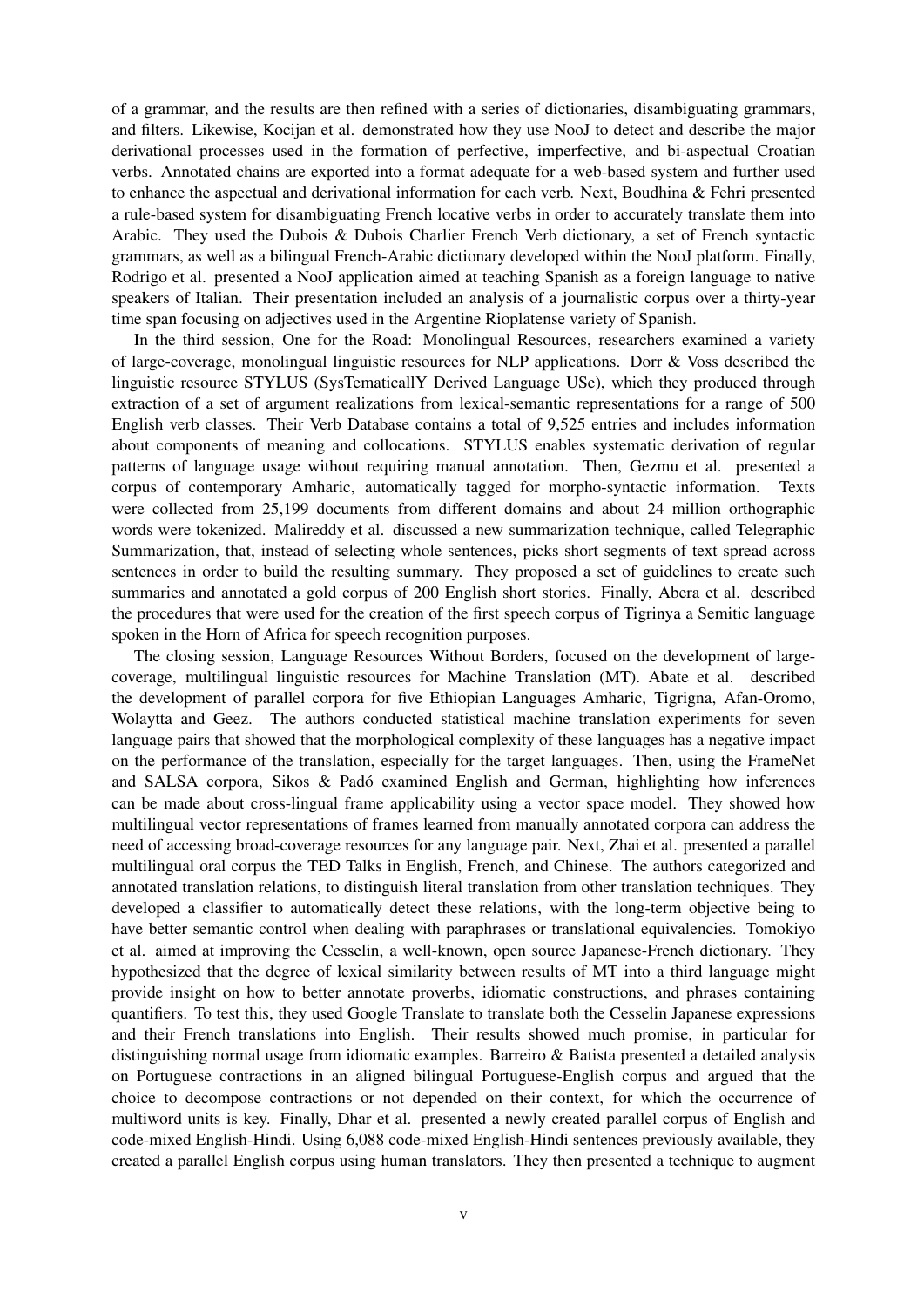run-of-the-mill MT approaches, which achieves superior translations without the need for specially designed translation systems, and which can be plugged into any existing MT system.

The common theme of all of the papers presented in this workshop was how to build large linguistic resources in the form of annotated corpora, dictionaries, and morphological and syntactic grammars that can be used by NLP applications. Linguists as well as Computational Linguists who work on NLP applications based on linguistic methods will find advanced, up-to-the-minute studies for these themes in this volume. We hope that readers will appreciate the importance of this volume, both for the intrinsic value of each linguistic formalization and the underlying methodology, as well as for the potential for developing automatic NLP applications.

Editors:

Anabela Barreiro, INESC-ID, Lisbon, Portugal Kristina Kocijan, University of Zagreb, Zagreb, Croatia Peter Machonis, Florida International University, Miami, USA Max Silberztein, Université de Franche-Comté, Besançon, France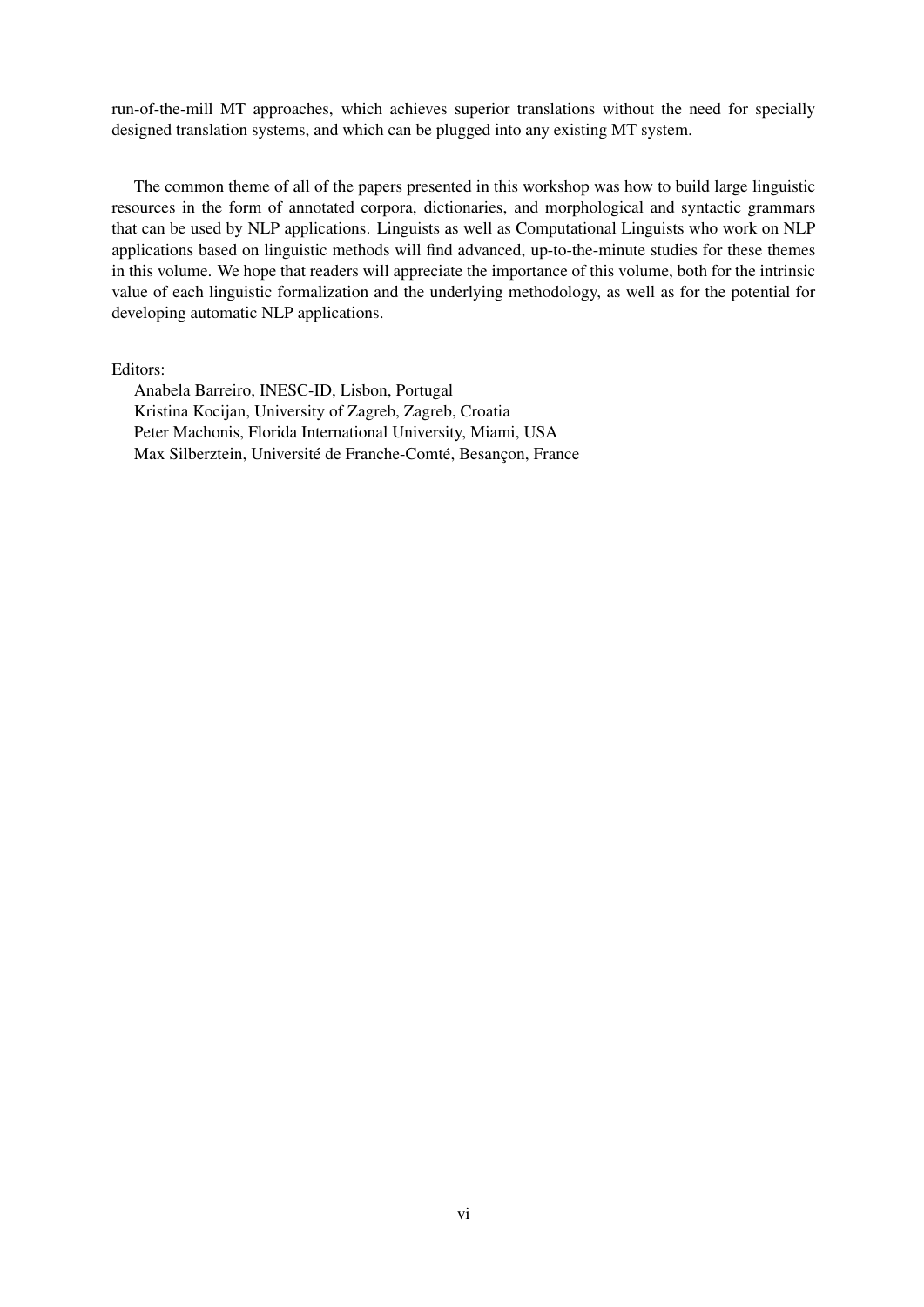### Organizers and Review Committee

### Workshop Organizers

Anabela Barreiro, INESC-ID, Lisbon, Portugal Kristina Kocijan, University of Zagreb, Croatia Peter Machonis, Florida International University, USA Max Silberztein, Université de Franche-Comté, France

### Peer Review Committee

#### *Program Committee Chair*

Max Silberztein, Université de Franche-Comté, France

Jorge Baptista, University of Algarve, Portugal Anabela Barreiro, INESC-ID Lisbon, Portugal Xavier Blanco, Autonomous University of Barcelona, Spain Nicoletta Calzolari, Istituto di Linguistica Computazionale, Italy Christiane Fellbaum, Princeton University, USA Héla Fehri, University of Sfax, Tunisia Yuras Hetsevich, National Academy of Sciences, Belarus Kristina Kocijan, University of Zagreb, Croatia Mark Liberman, University of Pennsylvania, USA Elena Lloret Pastor, Universidad de Alicante, Spain Peter Machonis, Florida International University, USA Slim Mesfar, Carthaga University, Tunisia Simon Mille, Universitat Pompeu Fabra, Spain Mario Monteleone, University of Salerno, Italy Johanna Monti, University of Naples - L'Orientale, Italy Bernard Scott, Logos Institute, USA

### Invited Speaker

Mark Liberman, University of Pennsylvania, USA

### Session Chairs

Anabela Barreiro, INESC-ID, Lisbon, Portugal Kristina Kocijan, University of Zagreb, Croatia Peter Machonis, Florida International University, USA Max Silberztein, Université de Franche-Comté, France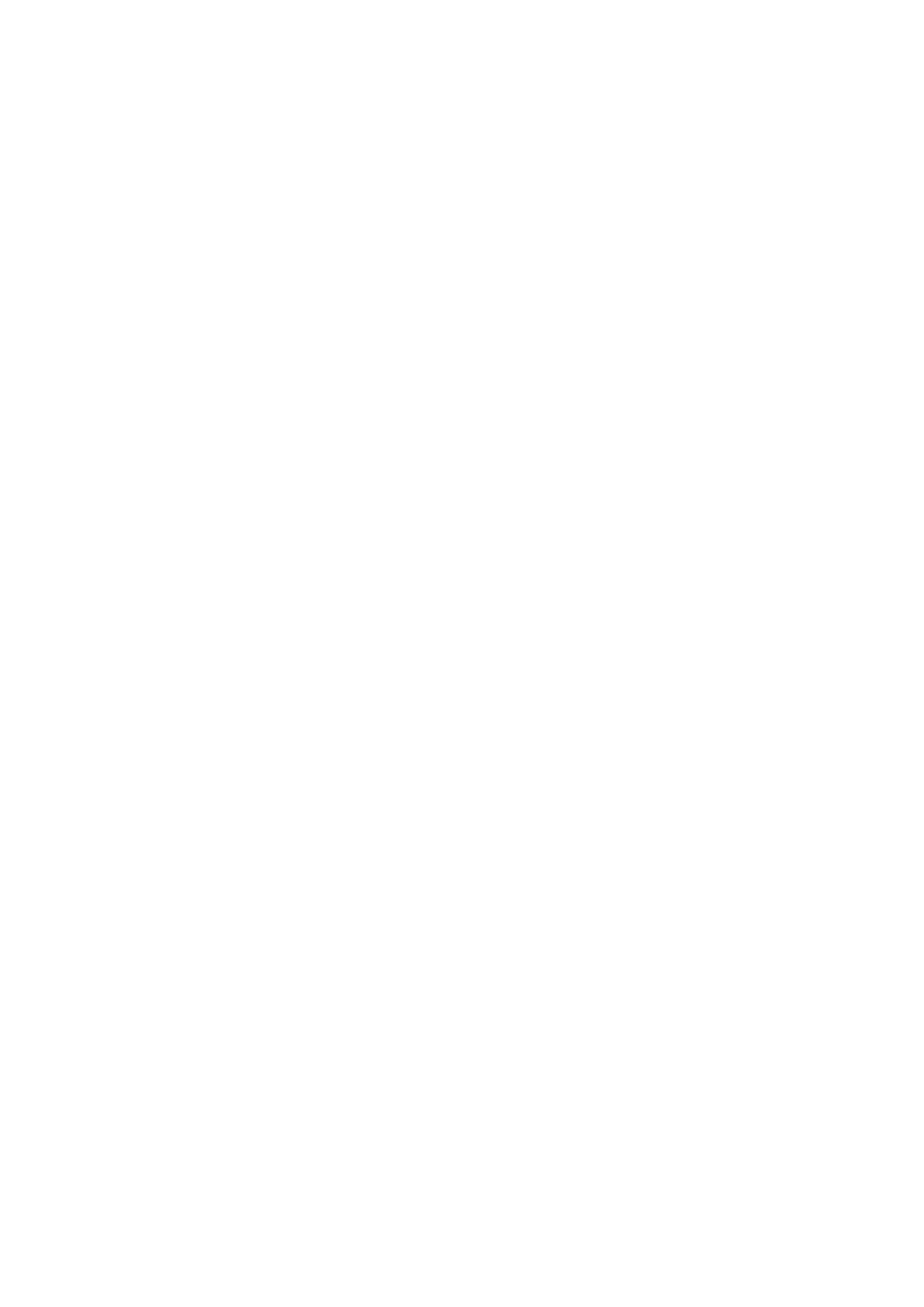# Table of Contents

| Corpus Phonetics: Past, Present, and Future                                                                                                                                                                                                                                                                                                                                        |
|------------------------------------------------------------------------------------------------------------------------------------------------------------------------------------------------------------------------------------------------------------------------------------------------------------------------------------------------------------------------------------|
| Using Linguistic Resources to Evaluate the Quality of Annotated Corpora                                                                                                                                                                                                                                                                                                            |
| Rule-based vs. Neural Net Approaches to Semantic Textual Similarity                                                                                                                                                                                                                                                                                                                |
| Linguistic Resources for Phrasal Verb Identification                                                                                                                                                                                                                                                                                                                               |
| Designing a Croatian Aspectual Derivatives Dictionary: Preliminary Stages                                                                                                                                                                                                                                                                                                          |
| A Rule-Based System for Disambiguating French Locative Verbs and Their Translation into Arabic                                                                                                                                                                                                                                                                                     |
| A Pedagogical Application of NooJ in Language Teaching: The Adjective in Spanish and Italian                                                                                                                                                                                                                                                                                       |
| STYLUS: A Resource for Systematically Derived Language Usage                                                                                                                                                                                                                                                                                                                       |
| Contemporary Amharic Corpus: Automatically Morpho-Syntactically Tagged Amharic Corpus<br>Andargachew Mekonnen Gezmu, Binyam Ephrem Seyoum, Michael Gasser and Andreas Nürnberger 65                                                                                                                                                                                                |
| <b>Gold Corpus for Telegraphic Summarization</b>                                                                                                                                                                                                                                                                                                                                   |
| Design of a Tigrinya Language Speech Corpus for Speech Recognition                                                                                                                                                                                                                                                                                                                 |
| Parallel Corpora for bi-Directional Statistical Machine Translation for Seven Ethiopian Language Pairs<br>Solomon Teferra Abate, Michael Melese, Martha Yifiru Tachbelie, Million Meshesha, Solomon<br>Atinafu, Wondwossen Mulugeta, Yaregal Assabie, Hafte Abera, Binyam Ephrem, Tewodros Abebe,<br>Wondimagegnhue Tsegaye, Amanuel Lemma, Tsegaye Andargie and Seifedin Shifaw83 |
| <b>Using Embeddings to Compare FrameNet Frames Across Languages</b>                                                                                                                                                                                                                                                                                                                |
| Construction of a Multilingual Corpus Annotated with Translation Relations                                                                                                                                                                                                                                                                                                         |
| Towards an Automatic Classification of Illustrative Examples in a Large Japanese-French Dictionary<br><b>Obtained by OCR</b>                                                                                                                                                                                                                                                       |
| Contractions: To Align or Not to Align, That Is the Question                                                                                                                                                                                                                                                                                                                       |
| Enabling Code-Mixed Translation: Parallel Corpus Creation and MT Augmentation Approach                                                                                                                                                                                                                                                                                             |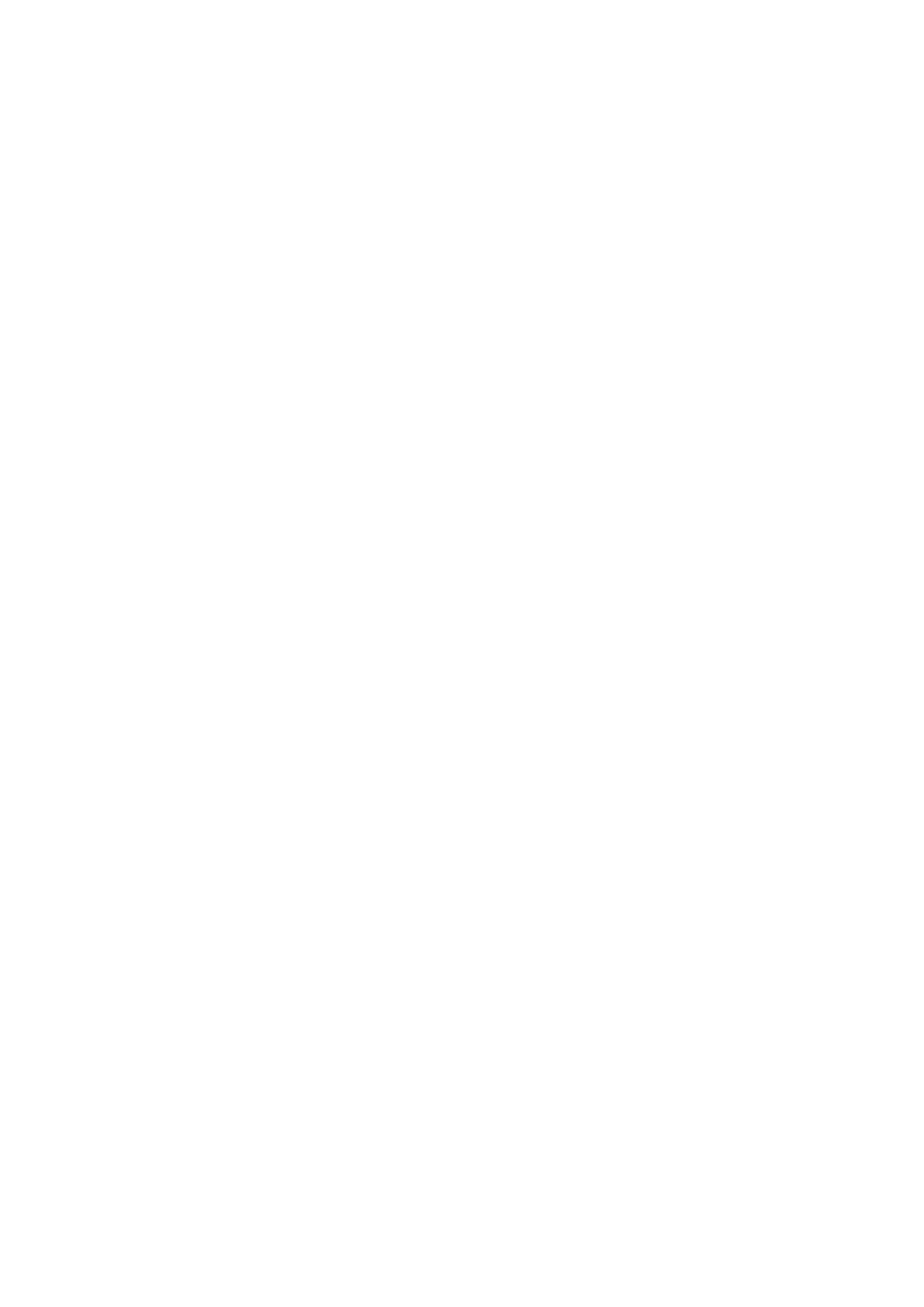# Conference Program

### Monday, August 20, 2018

### 9:00–10:30 Session S1: Clash of the Titans: Linguistics vs. Statistics vs. Neural-nets

- 9:10–9:50 *[Corpus Phonetics: Past, Present, and Future](#page-0-0)* Mark Liberman
- 9:50–10:10 *[Using Linguistic Resources to Evaluate the Quality of Annotated Corpora](#page-0-0)* Max Silberztein
- 10:10–10:30 *[Rule-based vs. Neural Net Approaches to Semantic Textual Similarity](#page-0-0)* Linrui Zhang and Dan Moldovan

### 11:00–12:20 Session S2: May the Force Be with NooJ

- 11:00–11:20 *[Linguistic Resources for Phrasal Verb Identification](#page-0-0)* Peter Machonis
- 11:20–11:40 *[Designing a Croatian Aspectual Derivatives Dictionary: Preliminary Stages](#page-0-0)* Kristina Kocijan, Krešimir Šojat and Dario Poljak
- 11:40–12:00 *[A Rule-Based System for Disambiguating French Locative Verbs and Their](#page-0-0) [Translation into Arabic](#page-0-0)* Safa Boudhina and Héla Fehri
- 12:00–12:20 *[A Pedagogical Application of NooJ in Language Teaching: The Adjective in Spanish](#page-0-0) [and Italian](#page-0-0)* Andrea Rodrigo, Mario Monteleone and Silvia Reyes